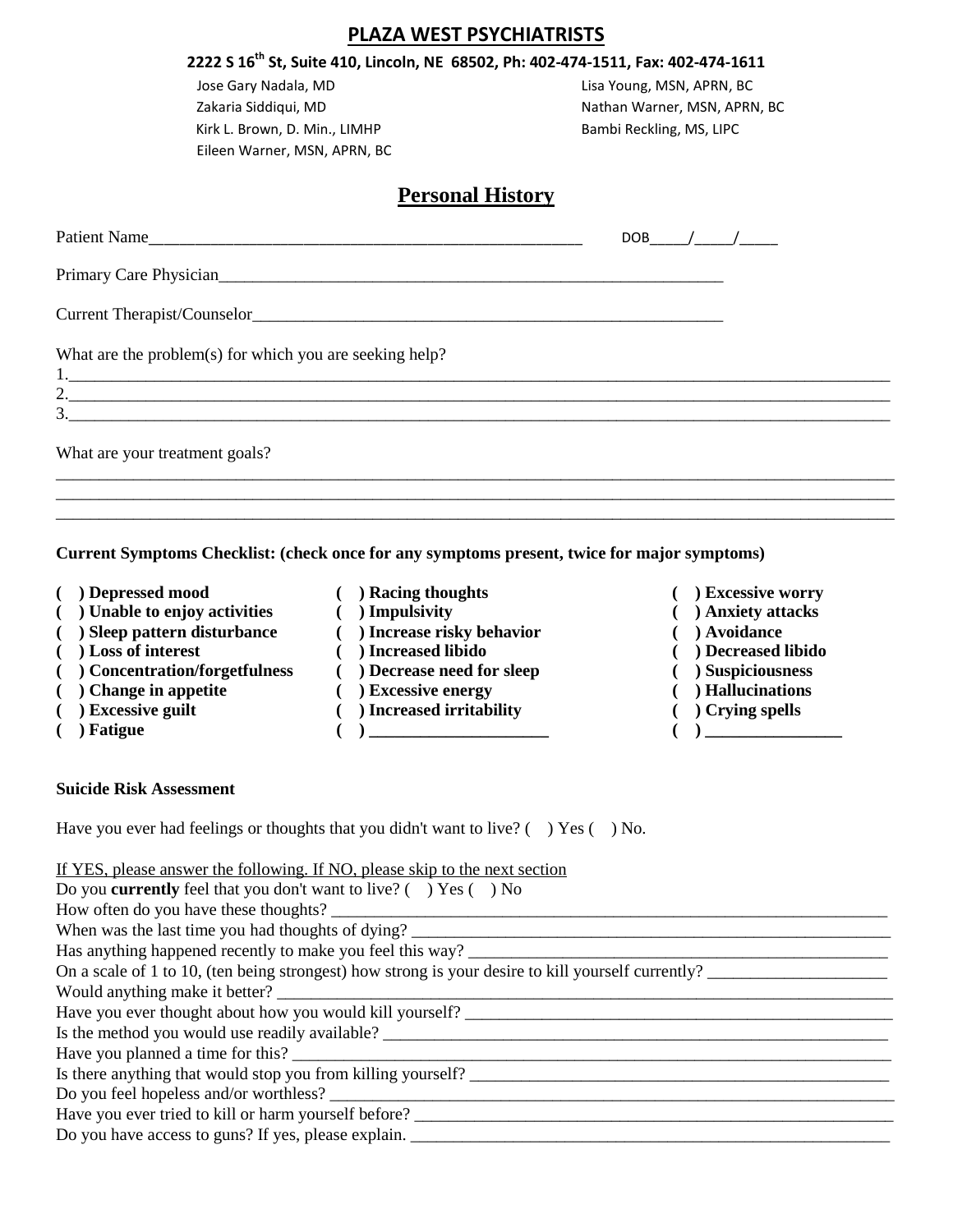# **Family Background and Childhood History:**

| <u> 1989 - Johann Stoff, deutscher Stoff, der Stoff, der Stoff, der Stoff, der Stoff, der Stoff, der Stoff, der S</u><br>What was your mother's occupation?<br>Did your parents' divorce? () Yes () No If so, how old were you when they divorced?                                                                                                                                                                                                                                                            |  |  |  |  |  |  |  |
|---------------------------------------------------------------------------------------------------------------------------------------------------------------------------------------------------------------------------------------------------------------------------------------------------------------------------------------------------------------------------------------------------------------------------------------------------------------------------------------------------------------|--|--|--|--|--|--|--|
|                                                                                                                                                                                                                                                                                                                                                                                                                                                                                                               |  |  |  |  |  |  |  |
|                                                                                                                                                                                                                                                                                                                                                                                                                                                                                                               |  |  |  |  |  |  |  |
| <b>Trauma History:</b><br>Do you have a history of being abused emotionally, sexually, physically or by neglect? $( )$ Yes $( )$ No.<br>Please describe when, where and by whom:                                                                                                                                                                                                                                                                                                                              |  |  |  |  |  |  |  |
| <b>Educational History:</b>                                                                                                                                                                                                                                                                                                                                                                                                                                                                                   |  |  |  |  |  |  |  |
| <b>Occupational History:</b><br>Are you currently: () Working () Student () Unemployed () Disabled () Retired<br>How long in present position?<br>What is/was your occupation?<br>Where do you work?                                                                                                                                                                                                                                                                                                          |  |  |  |  |  |  |  |
| <b>Relationship History and Current Family:</b><br>Are you currently: () Married () Partnered () Divorced () Single () Widowed<br>If not married, are you currently in a relationship? () Yes () No If yes, how long?                                                                                                                                                                                                                                                                                         |  |  |  |  |  |  |  |
| Are you sexually active? $( )$ Yes $( )$ No<br>How would you identify your sexual orientation?<br>() straight/heterosexual () lesbian/gay/homosexual () bisexual () transsexual<br>() unsure/questioning () as exual () other () prefer not to answer<br>What is your spouse or significant other's occupation?<br><u> 1980 - Johann Barn, amerikan besteman besteman besteman besteman besteman besteman besteman besteman besteman</u><br>Describe your relationship with your spouse or significant other: |  |  |  |  |  |  |  |
|                                                                                                                                                                                                                                                                                                                                                                                                                                                                                                               |  |  |  |  |  |  |  |
|                                                                                                                                                                                                                                                                                                                                                                                                                                                                                                               |  |  |  |  |  |  |  |
| List everyone who currently lives with you:                                                                                                                                                                                                                                                                                                                                                                                                                                                                   |  |  |  |  |  |  |  |

\_\_\_\_\_\_\_\_\_\_\_\_\_\_\_\_\_\_\_\_\_\_\_\_\_\_\_\_\_\_\_\_\_\_\_\_\_\_\_\_\_\_\_\_\_\_\_\_\_\_\_\_\_\_\_\_\_\_\_\_\_\_\_\_\_\_\_\_\_\_\_\_\_\_\_\_\_\_\_\_\_\_\_\_\_\_\_\_\_\_\_\_\_\_\_\_\_\_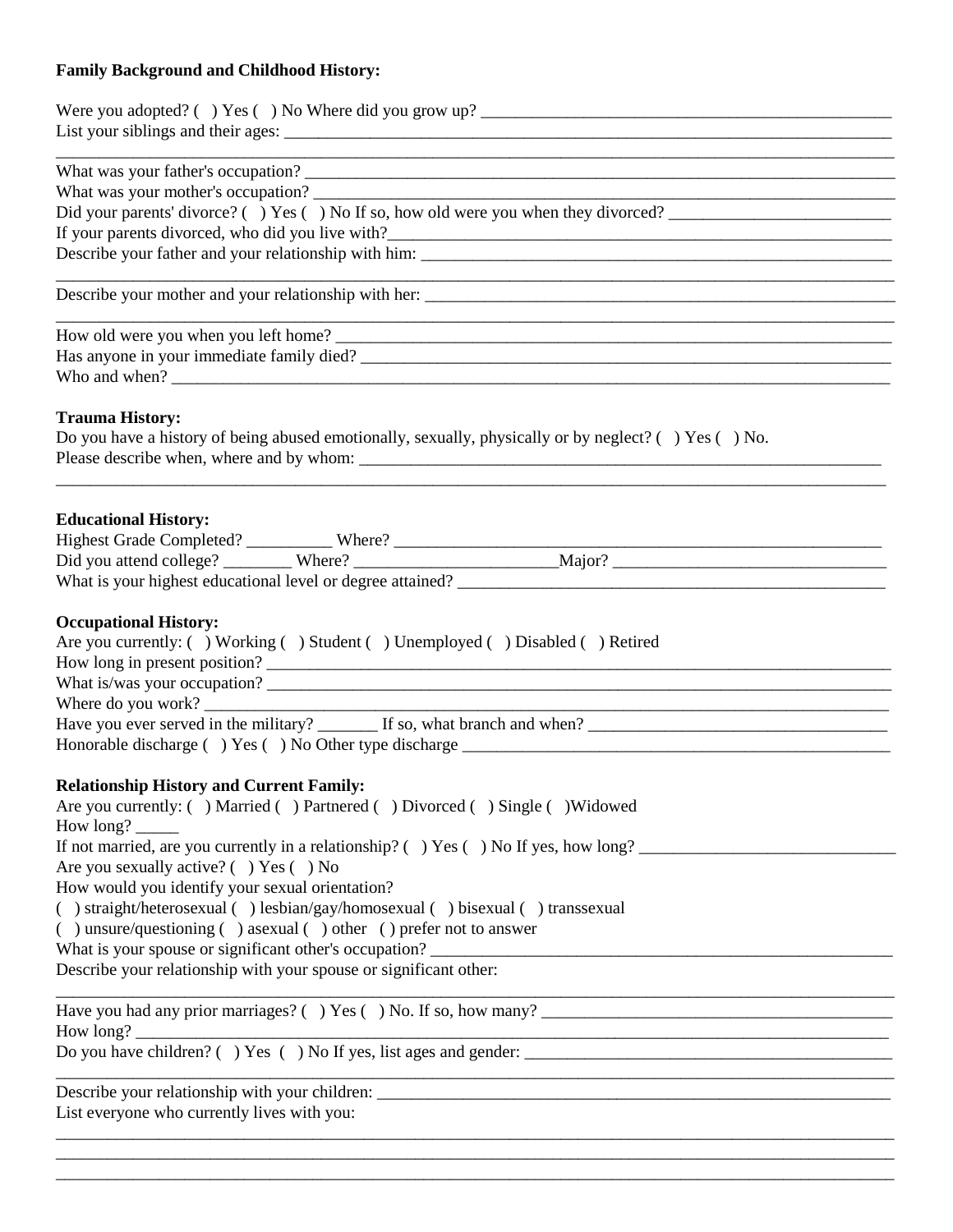| <b>Legal History:</b><br>Do you have any pending legal problems?                                                                                                                                                                                                                                                                |  |  |  |  |  |
|---------------------------------------------------------------------------------------------------------------------------------------------------------------------------------------------------------------------------------------------------------------------------------------------------------------------------------|--|--|--|--|--|
| <b>Spiritual Life:</b><br>Do you belong to a particular religion or spiritual group? $( )$ Yes $( )$ No<br>If yes, what is the level of your involvement?<br>Do you find your involvement helpful during this illness, or does the involvement make things more difficult or<br>stressful for you? () more helpful () stressful |  |  |  |  |  |
| <b>Past Medical History:</b>                                                                                                                                                                                                                                                                                                    |  |  |  |  |  |
| List ALL current prescription medications and how often you take them: (if none, write none)<br>Medication Name Total Daily Dosage Estimated Start Date                                                                                                                                                                         |  |  |  |  |  |
|                                                                                                                                                                                                                                                                                                                                 |  |  |  |  |  |
|                                                                                                                                                                                                                                                                                                                                 |  |  |  |  |  |
|                                                                                                                                                                                                                                                                                                                                 |  |  |  |  |  |
|                                                                                                                                                                                                                                                                                                                                 |  |  |  |  |  |
|                                                                                                                                                                                                                                                                                                                                 |  |  |  |  |  |
| Have you ever had an EKG? () Yes () No If yes, when ___________.<br>Was the EKG $( )$ normal $( )$ abnormal or $( )$ unknown?                                                                                                                                                                                                   |  |  |  |  |  |
| For women only: Date of last menstrual period _________ Are you currently pregnant or do you think you<br>might be pregnant? () Yes () No. Are you planning to get pregnant in the near future? () Yes () No                                                                                                                    |  |  |  |  |  |

How many times have you been pregnant? \_\_\_\_\_\_\_\_\_\_ How many live births? \_\_\_\_\_\_\_\_

Do you have any concerns about your physical health that you would like to discuss with us? ( ) Yes ( ) No Date and place of last physical exam: \_\_\_\_\_\_\_\_\_\_\_\_\_\_\_\_\_\_\_\_\_\_\_\_\_\_\_\_\_\_\_\_\_\_\_\_\_\_\_\_\_\_\_\_\_\_\_\_\_\_\_\_\_\_\_\_\_\_\_

## **Personal and Family Medical History:**

|                                           | You | Family | <b>Which Family Member?</b> |
|-------------------------------------------|-----|--------|-----------------------------|
| Thyroid Disease -----------------------   |     |        |                             |
| Anemia--------------------------------    |     |        |                             |
| Liver Disease -------------------------   |     |        |                             |
| Chronic Fatigue -----------------------   |     |        |                             |
| Kidney Disease -----------------------    |     |        |                             |
| Diabetes -------------------------------- |     |        |                             |
| Asthma/respiratory problems ------        |     |        |                             |
| Stomach or intestinal problems ---        |     |        |                             |
| Cancer (type) -------------------------   |     |        |                             |
| Fibromyalgia ---------------------------  |     |        |                             |
| Heart Disease -------------------------   |     |        |                             |
| Epilepsy or seizures ------------------   |     |        |                             |
| Chronic Pain -------------------------    |     |        |                             |
| High Cholesterol --------------------     |     |        |                             |
| High blood pressure-------------------    |     |        |                             |
| Head trauma --------------------------    |     |        |                             |
| Liver problems -----------------------    |     |        |                             |
| Other ----------------------------------- |     |        |                             |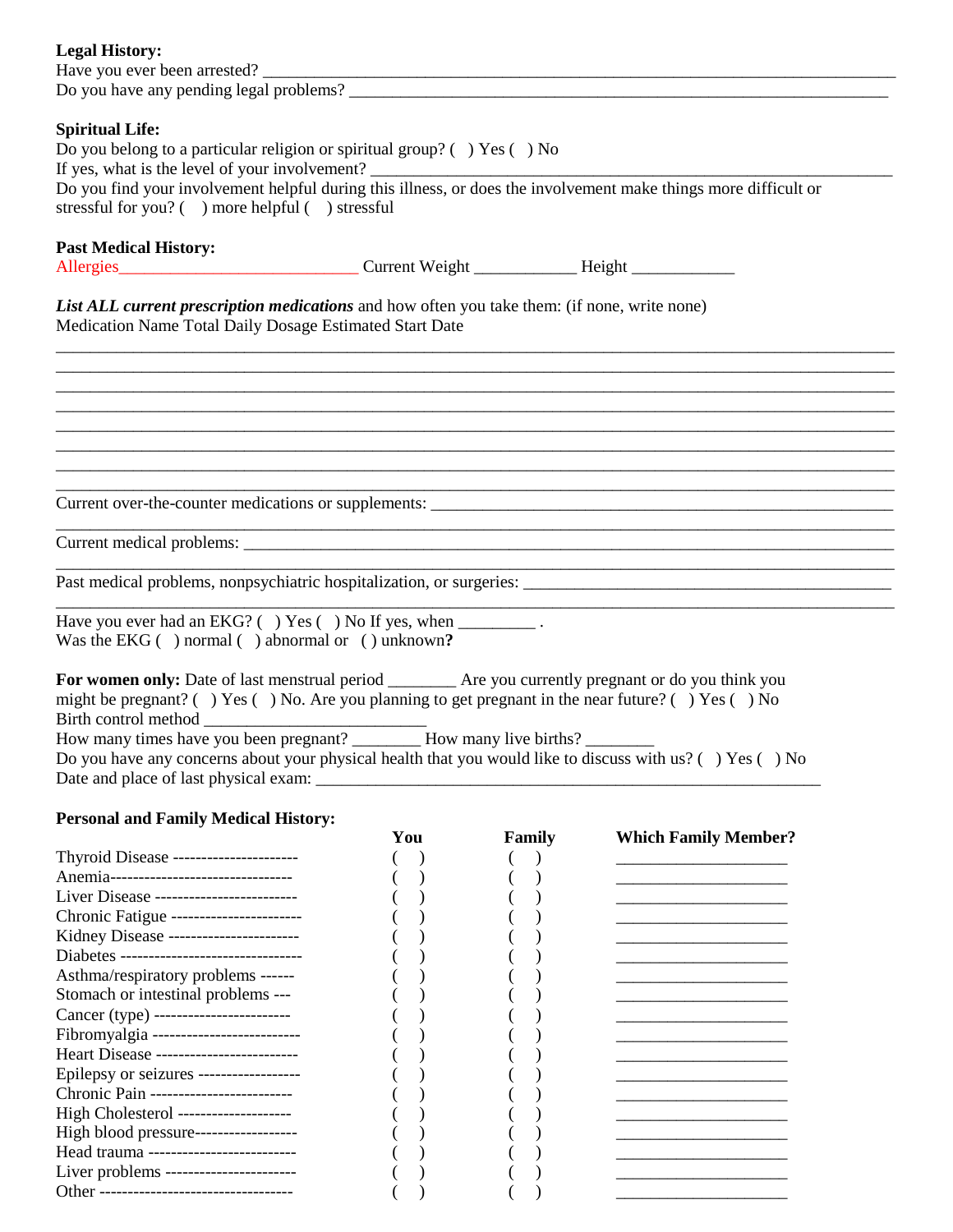| Is there any additional personal or family medical history? $($ $)$ Yes $($ $)$ No If yes, please explain: |  |  |  |  |  |
|------------------------------------------------------------------------------------------------------------|--|--|--|--|--|
|------------------------------------------------------------------------------------------------------------|--|--|--|--|--|

When your mother was pregnant with you, were there any complications during the pregnancy or birth?

#### **Past Psychiatric History:**

**Outpatient treatment** ( ) Yes ( ) No If yes, Please describe when, by whom, and nature of treatment, reason, dates and treated by Whom \_\_\_\_\_\_\_\_\_\_\_\_\_\_\_\_\_\_\_\_\_\_\_\_\_\_\_\_\_\_\_\_\_\_\_\_\_\_\_\_\_\_\_\_\_\_\_\_\_\_\_\_\_\_\_\_\_\_\_\_\_\_\_\_\_\_\_\_\_\_\_\_\_\_\_\_\_\_\_\_

\_\_\_\_\_\_\_\_\_\_\_\_\_\_\_\_\_\_\_\_\_\_\_\_\_\_\_\_\_\_\_\_\_\_\_\_\_\_\_\_\_\_\_\_\_\_\_\_\_\_\_\_\_\_\_\_\_\_\_\_\_\_\_\_\_\_\_\_\_\_\_\_\_\_\_\_\_\_\_\_\_\_\_\_\_\_\_\_\_\_\_\_\_\_\_\_\_\_

\_\_\_\_\_\_\_\_\_\_\_\_\_\_\_\_\_\_\_\_\_\_\_\_\_\_\_\_\_\_\_\_\_\_\_\_\_\_\_\_\_\_\_\_\_\_\_\_\_\_\_\_\_\_\_\_\_\_\_\_\_\_\_\_\_\_\_\_\_\_\_\_\_\_\_\_\_\_\_\_\_\_\_\_\_\_\_\_\_\_\_\_\_\_\_\_\_\_

\_\_\_\_\_\_\_\_\_\_\_\_\_\_\_\_\_\_\_\_\_\_\_\_\_\_\_\_\_\_\_\_\_\_\_\_\_\_\_\_\_\_\_\_\_\_\_\_\_\_\_\_\_\_\_\_\_\_\_\_\_\_\_\_\_\_\_\_\_\_\_\_\_\_\_\_\_\_\_\_\_\_\_\_\_\_\_\_\_\_\_\_\_\_\_\_\_\_

\_\_\_\_\_\_\_\_\_\_\_\_\_\_\_\_\_\_\_\_\_\_\_\_\_\_\_\_\_\_\_\_\_\_\_\_\_\_\_\_\_\_\_\_\_\_\_\_\_\_\_\_\_\_\_\_\_\_\_\_\_\_\_\_\_\_\_\_\_\_\_\_\_\_\_\_\_\_\_\_\_\_\_\_\_\_\_\_\_\_\_\_\_

\_\_\_\_\_\_\_\_\_\_\_\_\_\_\_\_\_\_\_\_\_\_\_\_\_\_\_\_\_\_\_\_\_\_\_\_\_\_\_\_\_\_\_\_\_\_\_\_\_\_\_\_\_\_\_\_\_\_\_\_\_\_\_\_\_\_\_\_\_\_\_\_\_\_\_\_\_\_\_\_\_\_\_\_\_\_\_\_\_\_\_\_\_

\_\_\_\_\_\_\_\_\_\_\_\_\_\_\_\_\_\_\_\_\_\_\_\_\_\_\_\_\_\_\_\_\_\_\_\_\_\_\_\_\_\_\_\_\_\_\_\_\_\_\_\_\_\_\_\_\_\_\_\_\_\_\_\_\_\_\_\_\_\_\_\_\_\_\_\_\_\_\_\_\_\_\_\_\_\_\_\_\_\_\_\_\_\_\_\_\_\_ \_\_\_\_\_\_\_\_\_\_\_\_\_\_\_\_\_\_\_\_\_\_\_\_\_\_\_\_\_\_\_\_\_\_\_\_\_\_\_\_\_\_\_\_\_\_\_\_\_\_\_\_\_\_\_\_\_\_\_\_\_\_\_\_\_\_\_\_\_\_\_\_\_\_\_\_\_\_\_\_\_\_\_\_\_\_\_\_\_\_\_\_\_\_\_\_\_

\_\_\_\_\_\_\_\_\_\_\_\_\_\_\_\_\_\_\_\_\_\_\_\_\_\_\_\_\_\_\_\_\_\_\_\_\_\_\_\_\_\_\_\_\_\_\_\_\_\_\_\_\_\_\_\_\_\_\_\_\_\_\_\_\_\_\_\_\_\_\_\_\_\_\_\_\_\_\_\_\_\_\_\_\_\_\_\_\_\_\_\_\_\_\_\_\_\_ \_\_\_\_\_\_\_\_\_\_\_\_\_\_\_\_\_\_\_\_\_\_\_\_\_\_\_\_\_\_\_\_\_\_\_\_\_\_\_\_\_\_\_\_\_\_\_\_\_\_\_\_\_\_\_\_\_\_\_\_\_\_\_\_\_\_\_\_\_\_\_\_\_\_\_\_\_\_\_\_\_\_\_\_\_\_\_\_\_\_\_\_\_\_\_\_\_\_

**Psychiatric Hospitalization**  $( )$  **Yes**  $( )$  **No If yes, describe for what reason, when and where.** Reason Date Hospitalized Where

**Past Psychiatric Medications:** Please list any prior medications tried and any adverse responses or side effects

#### **Family Psychiatric History:**

Has anyone in your family been diagnosed with or treated for:

| Schizophrenia () Yes () No                   |
|----------------------------------------------|
| Post-traumatic stress () Yes () No           |
| Alcohol abuse ( ) Yes ( ) No                 |
| Other substance abuse $($ $)$ Yes $($ $)$ No |
| $( )$ Yes $( )$ No                           |
|                                              |

If yes, who had each problem?

Has any family member been treated with a psychiatric medication?  $($ ) Yes  $($ ) No If yes, who was treated, what medications did they take, and how effective was the treatment?

#### **Tobacco History:**

| How you ever smoked cigarettes? $($ $)$ Yes $($ $)$ No                                            |  |  |  |  |  |
|---------------------------------------------------------------------------------------------------|--|--|--|--|--|
| Currently? $( \ )$ Yes $( \ )$ No How many packs per day on average? How many years?              |  |  |  |  |  |
|                                                                                                   |  |  |  |  |  |
| <b>Vape, Pipe, cigars, or chewing tobacco</b> : Currently? () Yes () No In the past? () Yes () No |  |  |  |  |  |
| <b>Anyone in the household use Nicotine products?</b> ( ) Yes ( ) No Whom and What                |  |  |  |  |  |

\_\_\_\_\_\_\_\_\_\_\_\_\_\_\_\_\_\_\_\_\_\_\_\_\_\_\_\_\_\_\_\_\_\_\_\_\_\_\_\_\_\_\_\_\_\_\_\_\_\_\_\_\_\_\_\_\_\_\_\_\_\_\_\_\_\_\_\_\_\_\_\_\_\_\_\_\_\_\_\_\_\_\_\_\_\_\_\_\_\_\_\_\_\_\_\_\_\_

\_\_\_\_\_\_\_\_\_\_\_\_\_\_\_\_\_\_\_\_\_\_\_\_\_\_\_\_\_\_\_\_\_\_\_\_\_\_\_\_\_\_\_\_\_\_\_\_\_\_\_\_\_\_\_\_\_\_\_\_\_\_\_\_\_\_\_\_\_\_\_\_\_\_\_\_\_\_\_\_\_\_\_\_\_\_\_\_\_\_

\_\_\_\_\_\_\_\_\_\_\_\_\_\_\_\_\_\_\_\_\_\_\_\_\_\_\_\_\_\_\_\_\_\_\_\_\_\_\_\_\_\_\_\_\_\_\_\_\_\_\_\_\_\_\_\_\_\_\_\_\_\_\_\_\_\_\_\_\_\_\_\_\_\_\_\_\_\_\_\_\_\_\_\_\_\_\_\_\_\_\_ \_\_\_\_\_\_\_\_\_\_\_\_\_\_\_\_\_\_\_\_\_\_\_\_\_\_\_\_\_\_\_\_\_\_\_\_\_\_\_\_\_\_\_\_\_\_\_\_\_\_\_\_\_\_\_\_\_\_\_\_\_\_\_\_\_\_\_\_\_\_\_\_\_\_\_\_\_\_\_\_\_\_\_\_\_\_\_\_\_\_\_